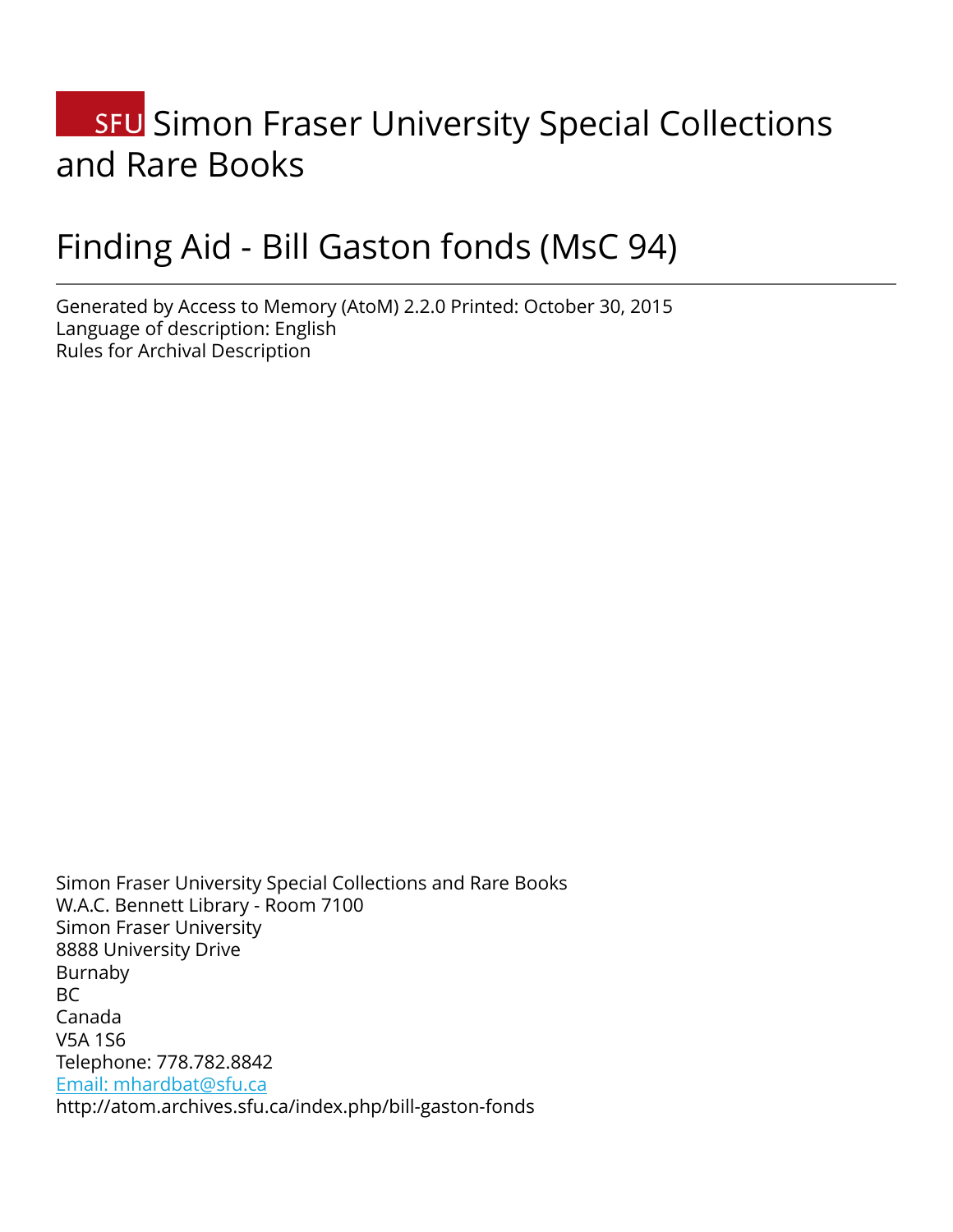# Table of contents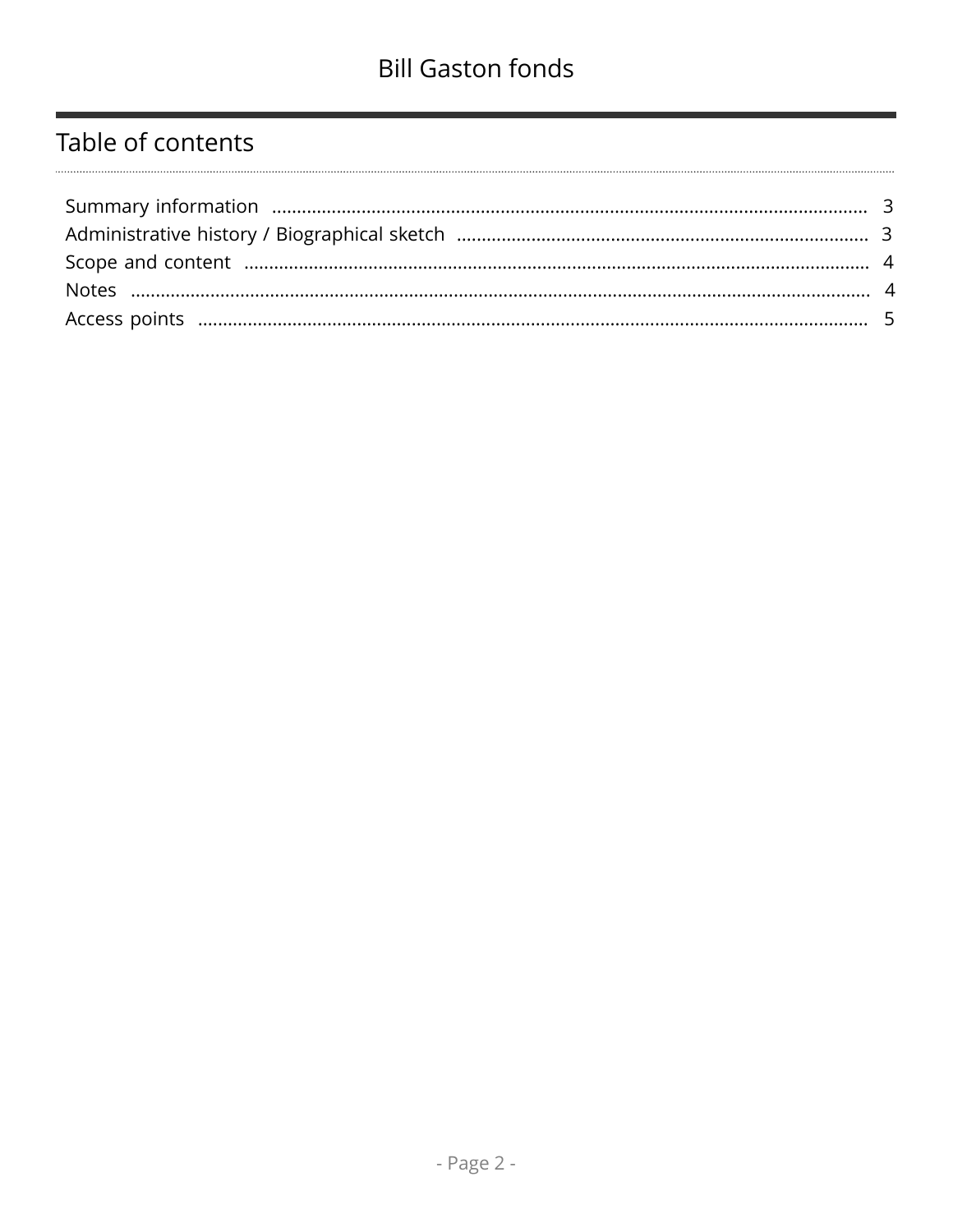| Simon Fraser University Special Collections and Rare Books |
|------------------------------------------------------------|
| <b>Bill Gaston fonds</b>                                   |
| <b>MsC 94</b>                                              |
| 1981-2008 (date of creation)                               |
| 4.3 m of textual records and other material                |
|                                                            |
|                                                            |

# <span id="page-2-0"></span>Summary information

# <span id="page-2-1"></span>Administrative history / Biographical sketch

#### Note

Bill Gaston was born in 1953 in Flin Flon, Manitoba and has lived in a number of cities across Canada, including Winnipeg, Vancouver, Victoria, Toronto, and Fredericton. He studied at the University of British Columbia, where he earned a Bachelor of Arts (1975), a Master of Arts (1978), and a Master of Fine Arts (1981). As a young man, he worked as a logger, fishing guide, and, briefly, as a professional hockey player in France. He has taught English and Creative Writing at Canadian universities including the University of British Columbia (1982-1984), Seneca College (1986-1987), Mount Saint Vincent University (1988-1990), Saint Marys University (1988-1990) and the University of New Brunswick (1991-1996), where he served as director of the creative writing program and editor of the literary journal The Fiddlehead. In 1998, he began teaching in the Department of Writing at the University of Victoria. Gaston is the author of several celebrated novels, including Tall Lives (1990),The Cameraman (1994; rev. ed. 2002), Bella Combe Journal (1996), The Good Body (2000), Sointula (2004), and The Order of Good Cheer (2008). His one work of non-fiction, published in 2006, is entitled Midnight Hockey: All About Beer, the Boys and the Real Canadian Game. He published his first collection of short fiction, Deep Cove Stories, in 1989, and has since written several othercollections: North of Jesus Beans (1993), Sex is Red (1998), Mount Appetite (2002), and Gargoyles (2006). A number of his stories have been read on CBC Radio and the CBC has commissioned screenplay adaptations by Gaston of two of his stories, Saving Eves Father and The New Brunswicker. Gaston has also authored the plays Yardsale, Ethnic Cleansing, and I am Danielle Steel, and a collection of poetry, Inviting Blindness (1995), which was originally his thesis for his Master of Fine Arts. In 1999, Gaston was given the Canadian Literary Award for Fiction for his short story Where it Comes From, Where it Goes. He was nominated in 2002 for both the Giller Prize and the Ethel Wilson Fiction Prize for Mount Appetite. In 2003, he won the inaugural Timothy Findley Award, given to a male Canadian writer in mid-career. In 2004, he received a ReLit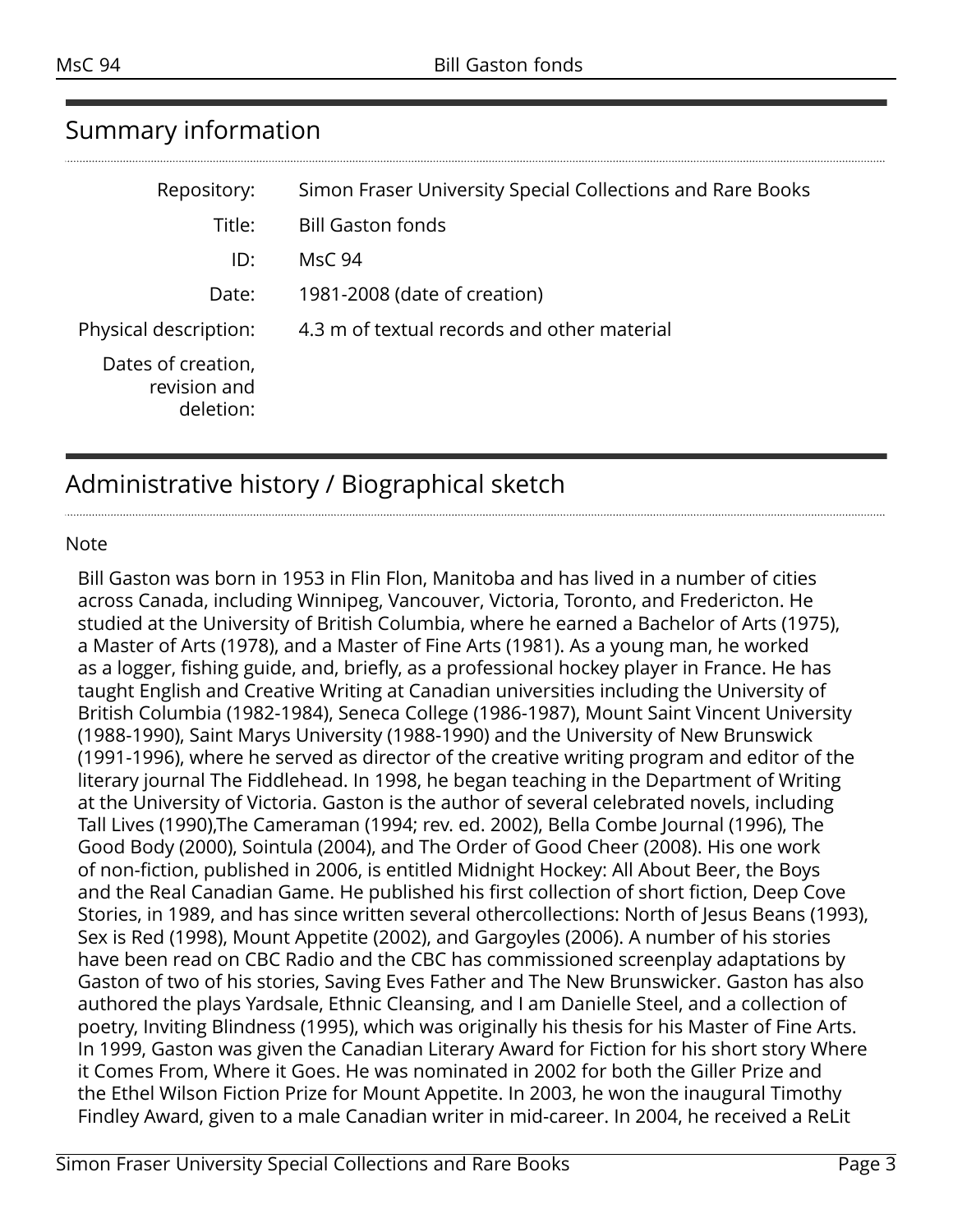Award and a second Ethel Wilson Fiction Prize nomination for his novel Sointula. He was awarded the City of Victoria Butler Book Prize and a second ReLit Award for his collection of short stories, Gargoyles, which was also nominated for the Governor Generals Award for Fiction in 2006. Gaston lives on Vancouver Island with his wife, writer Dede Crane. Gaston and Crane have four children: Lise, Connor, Vaughn, and Lilli.

# <span id="page-3-0"></span>Scope and content

The fonds consists mainly of items related to Gaston's writing activities dating from 1981. It includes hand-written and word-processed correspondence between Gaston and friends, editors, publishers, and other writers; galley copies, published copies, manuscripts and drafts of unpublished and published books, articles, short stories, plays, radio plays, reviews, and poems; clippings and photocopies of reviews of Gaston's work; pen and ink drawings by Gaston; author photographs, contact sheets, and negatives; miscellaneous notes by Gaston on his work, thoughts, and readings; notes and memos related to Gaston's work as a teacher; an address book; a VHS video tape; promotional materials for Gaston's books and public appearances at readings and festivals; and ephemera such as tourism brochures.

The materials were received from the creator in two accessions. The first accession consisted of 12 boxes containing records of Gaston's work and writing from 1981 to 2005, including materials relating to all his published works up to Sointula (2004). The second consisted of five boxes containing materials relating mostly to the period from 2006 to 2008, covering the creation and publication of Midnight Hockey (2006), Gargoyles (2006), and The Order of Good Cheer (2008). The creator had arranged the materials in the fonds generally by individual work, and this arrangement has been maintained. Original file titles, where available, have also been retained. The fonds has been divided into 8 series: Series 1. Correspondence; Series 2. Writing; Series 3. Promotion, reviews, awards and honours; Series 4. Biographical information and photos; Series 5. Professional activities and teaching; Series 6. Screenplay adaptation of Sointula; Series 7. Ephemera; Series 8. Books

## <span id="page-3-1"></span>Notes

### Title notes

### Finding aids

Online inventory available: http://www.lib.sfu.ca/sites/default/files/8910/GastonFonds.pdf

### Other notes

- Publication status: published
- Level of detail: Full
- Status description: Published